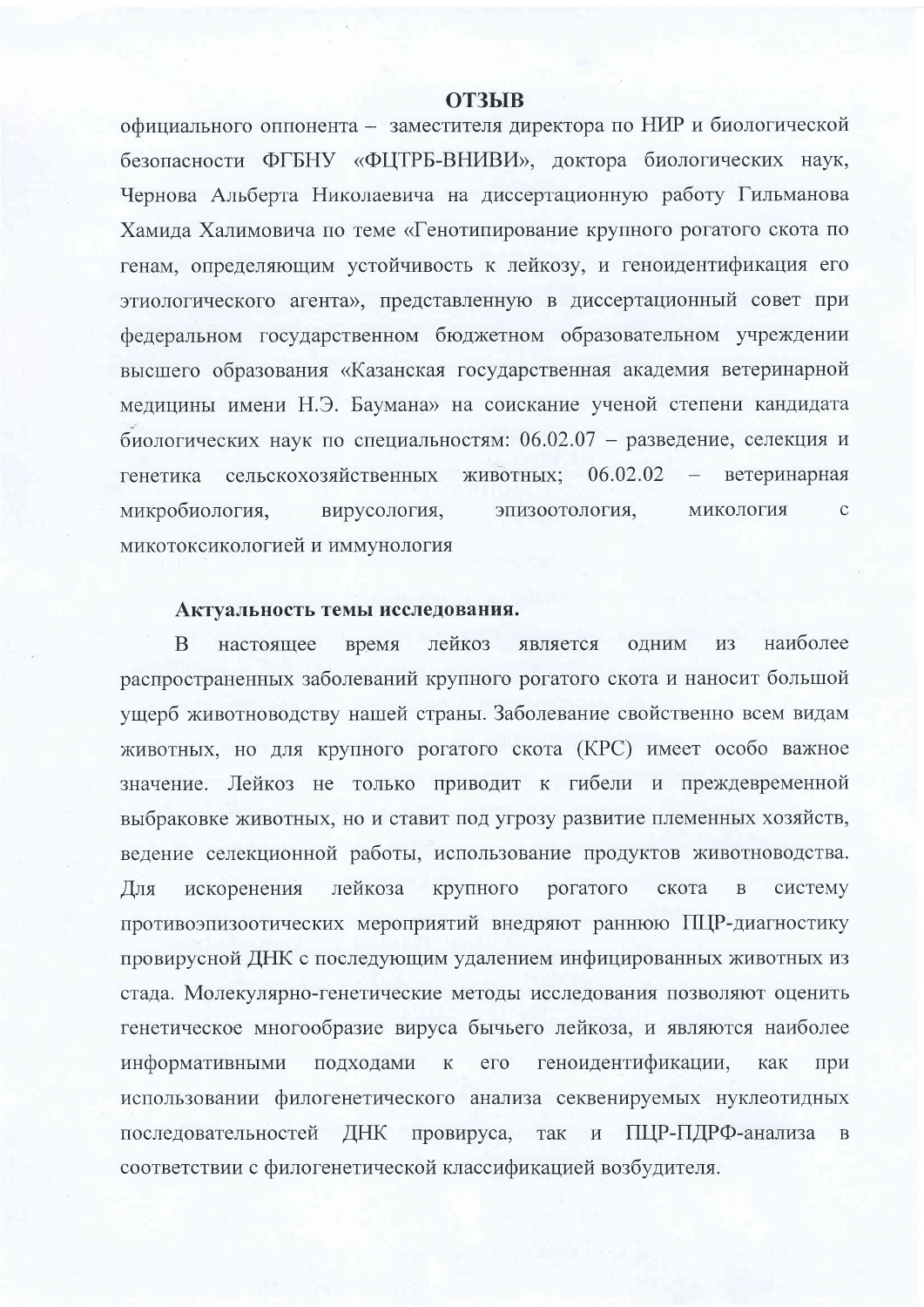Поэтому весьма актуальным представляется изучение генотипирования определенным генам на уровне ДНК, и определяющими скота по устойчивость к лейкозу крупного рогатого скота.

Разработка эффективных способов профилактики и борьбы с лейкозом крупного рогатого скота является одной из важнейших задач не только ветеринарной медицины, животноводства, но и биологии, и экологии в целом, имеющих непосредственное отношение к безопасности здоровья человека.

В связи с вышеизложенным, можно заключить, что диссертационная работа Хамида Халимовича Гильманова актуальна и имеет большое практическое значение.

# Научно-практическая значимость работы.

Разработан способ проведения ПЦР-ПДРФ для генотипирования крупного рогатого скота по аллелям А и В полиморфного маркера АН13-1 гена *iNOS*.

Оптимизированы условия проведения ПЦР-амплификации локуса экзона 2 гена BoLA-DRB3 Bos taurus до уровня, пригодного для дальнейшей процедуры типирования методом секвенирования (SBT).

Изучена связь генотипов полиморфного маркера АН13-1 гена *iNOS* и гена BoLA-DRB3 быков-производителей с их племенной ценностью по показателям молочной продуктивности женских предков.

Установлением генотипической принадлежности изолятов вируса бычьего лейкоза, циркулирующих в популяциях крупного рогатого скота Республики Татарстан.

Усовершенствование стратегии ПЦР-ПДРФ-генотипирования вируса бычьего лейкоза, согласуемой с его филогенетической классификацией.

Результаты научных исследований автора позволяют внедрить предложенные научно-методические подходы к генотипированию крупного рогатого скота по генам iNOS и BoLA-DRB3, а также геноидентификации вируса бычьего лейкоза, в систему скрининговых исследований поголовья по ДНК-маркерам генетической резистентности и восприимчивости к лейкозу, а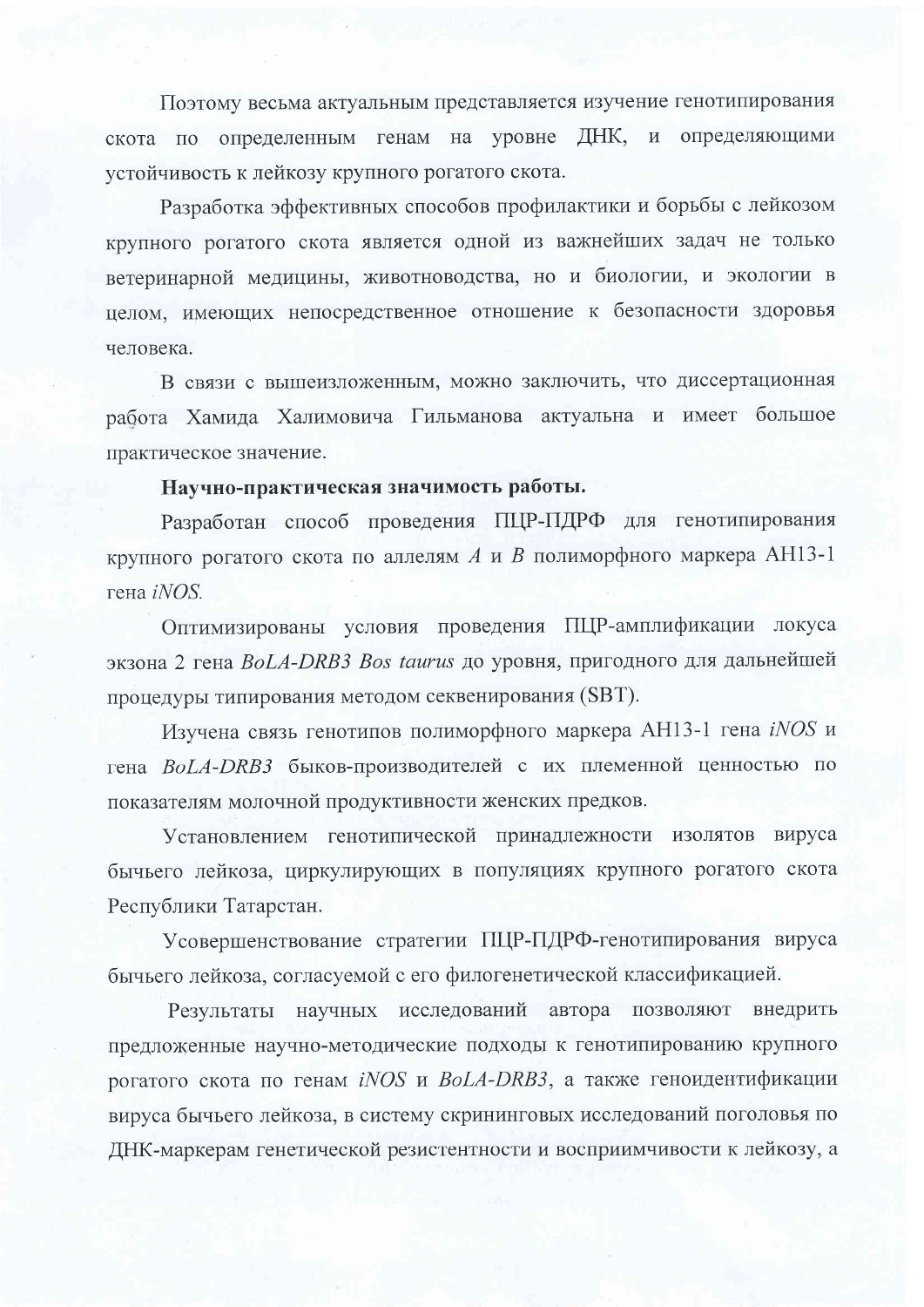также в систему молекулярного мониторинга инфицированности стад генотипами вируса бычьего лейкоза.

положений, **Степень** обоснованности научных **ВЫВОЛОВ**  $\mathbf{M}$ рекомендаций, сформулированных в диссертации.

подготовке диссертационной работы были использованы При современные методы научных исследований - генотипирования  $\mathbf{C}$ полимеразной цепной реакции последующим использованием рестрикционным анализом и секвенированием. Использованные в работе молекулярно-генетические методы исследований  $\mathbf C$ применением математических и статистических методов при расчете количественных совокупности обеспечило получение объективных показателей.  $\overline{B}$ результатов. В этой связи достоверность и надежность полученных автором экспериментальных данных не вызывает сомнений. Выводы и рекомендации лиссертационной работе  $\overline{B}$ соответствуют представленным экспериментальным данным.

Результаты исследований проходили апробацию на следующих конференциях: Международная научно-практическая конференция «Наука сегодня: глобальные вызовы и механизмы развития» (г. Вологда, 2017 г.); Международная научная конференция студентов, аспирантов и молодых ученых «Знания молодых для развития ветеринарной медицины и АПК страны» (г. Санкт-Петербург, 2016-2017 гг.); Международная научнопрактическая конференция «Вопросы современных научных исследований» (г. Омск, 2018 г.); Международная научно-практическая конференция, посвященная памяти Василия Матвеевича Горбатова «Инновационнопищевой промышленности технологическое развитие тенденции, стратегии, вызовы» (г. Москва, 2018 г.).

Суммарно по теме диссертационной работы опубликовано 12 статей, в том числе 4 публикации в ведущих рецензируемых научных изданиях рекомендованного перечня ВАК, и 1 публикация в рецензируемом научном издании, входящего в международную реферативную базу данных и систему цитирования (Web of Science / Scopus).

Общая характеристика работы.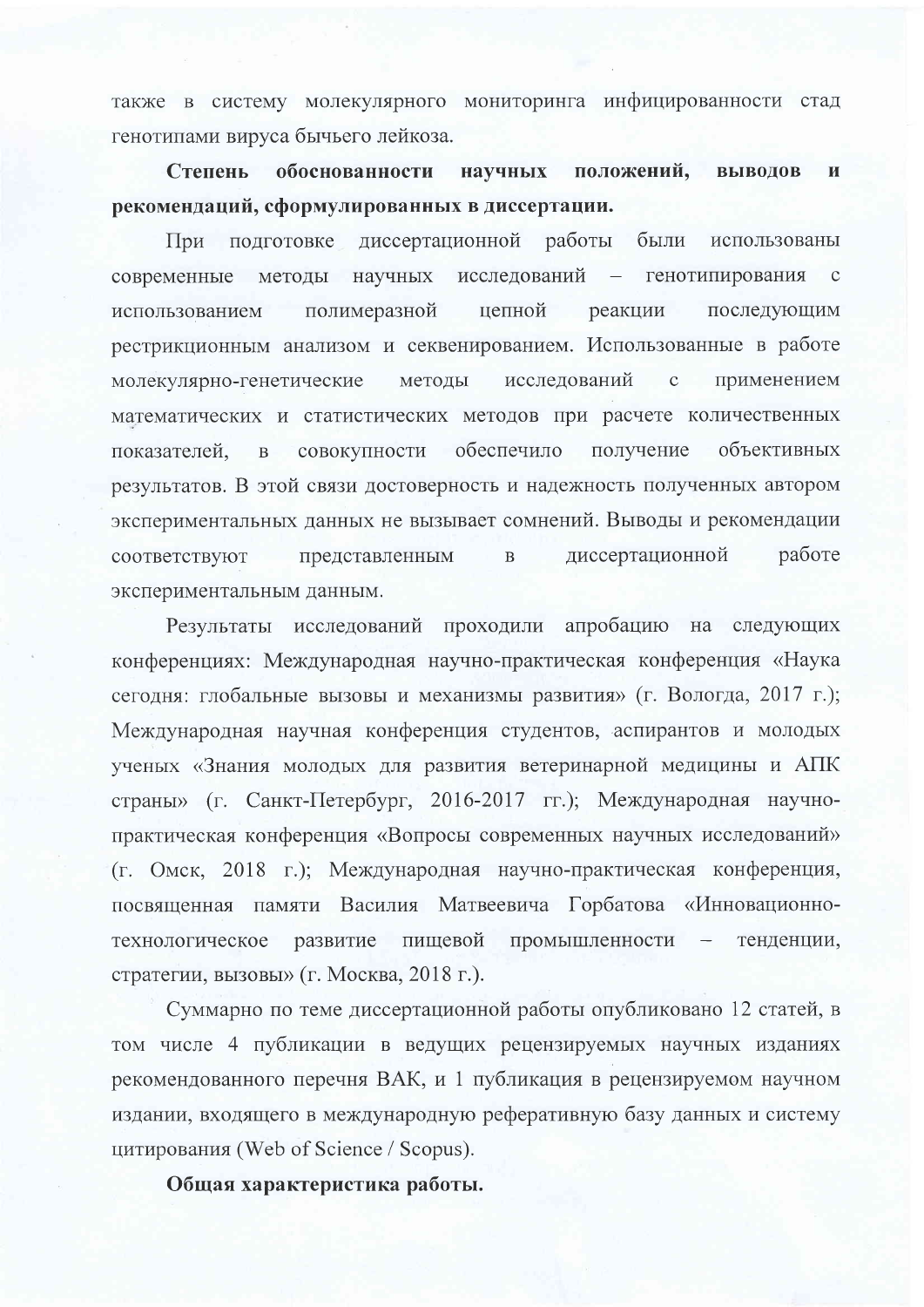диссертационной работы является логичной Структура  $\overline{M}$ обоснованной. Диссертация изложена на 163 страницах компьютерного текста и включает: введение, обзор литературы, материалы и методы результаты собственных исследований, заключение. исследований, практические предложения, список сокращений и условных обозначений, список литературы (196 источников, в т.ч. 73 отечественных и 123 зарубежных) и приложения. Диссертация иллюстрирована 18 рисунками и включает 29 таблиц.

Во введении диссертант обосновывает выбор темы и ее актуальность, определяет цели и задачи исследования, формулирует ее новизну и практическую значимость. Все перечисленные пункты изложены четко и обоснованно.

Обзор литературы состоит из 10 глав. В обзоре дана характеристика возбудителя лейкоза крупного рогатого скота его структура и геномная организация. Уделено внимание гену iNOS и BoLA-DRB3, что оправдано темой диссертационной работы. В целом проведен глубокий анализ данных проблеме, свидетельствует изучаемой  $\overline{O}$ высоком литературы  $\Pi$ <sup>O</sup> методологическом уровне диссертанта, что позволило научно обосновать адекватность выбора цели исследования и методически корректного решения поставленных задач.

В разделе «Материалы и методы исследований» подробно описаны методы исследований представленных в форме протокола, наглядно представлены этапы работы, приведены ссылки на методы статистической обработки. Экспериментальные методы и статистические методы обработки данных являются современными и адекватны поставленным задачам, что обеспечивает достоверность полученных результатов.

В разделе «Результаты собственных исследований» состоит из 9 глав включающие в себя несколько разделов. Представлены результаты оценки аллельного полиморфизма гена *iNOS* на основе разрабатываемого способа проведения ПЦР-ПДРФ, оптимизация условий проведения ПЦРамплификации локуса экзона 2 гена BoLA-DRB3, полиморфизм гена BoLA-DRB3 и генетический статус выборки быков-производителей, изучение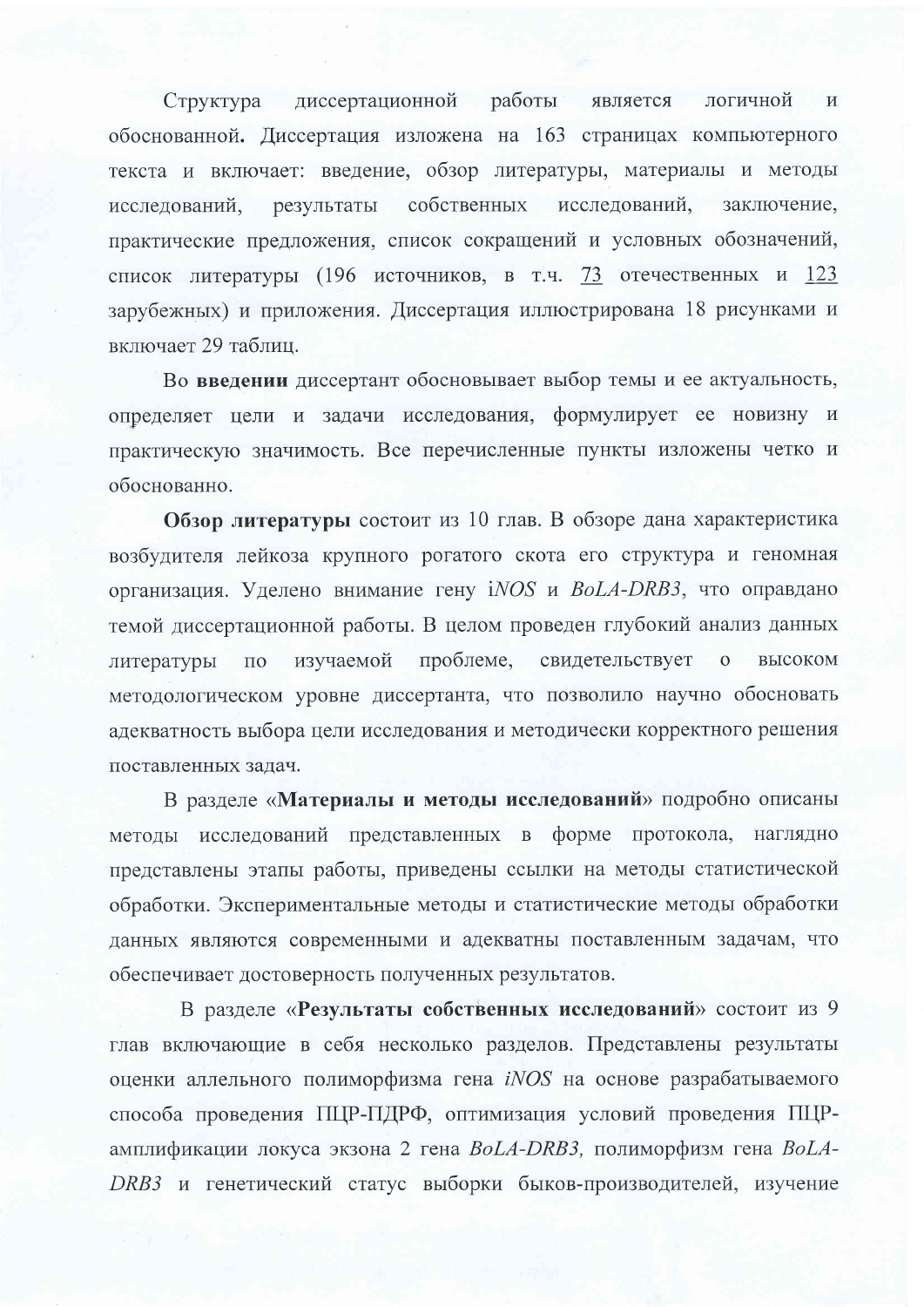связи генотипов гена *iNOS* и *BoLA-DRB3* быковассоциативной производителей с их племенной ценностью по показателям молочной продуктивности женских предков, эпизоотическая ситуация по лейкозу крупного рогатого скота в Республике Татарстан за 2013-2017 гг., принадлежность изолятов вируса бычьего лейкоза. генотипическая циркулирующих в популяциях крупного рогатого скота Республики Татарстан, типизация изолятов ВБЛ с расшифрованными нуклеотидными последовательностями локуса епу-гена в зависимости от выбранной стратегии геноидентификации возбудителя и Совершенствование стратегии ПЦР-ПДРФ-генотипирования ВБЛ согласуемой с филогенетической классификацией возбудителя.

приоритетными, Все полученные данные являются новыми и представляя значительный интерес и подводящие итог проделанной автором работы.

В разделе «Заключение» широко и раскрыто, представлены выводы, полученные на основе выполненных Гильмановым Х.Х. исследований, предложения производству и перспективы дальнейшей разработки темы. Автореферат отражает основное содержание работы, которые логически вытекают из результатов проведенных исследований.

Принципиальных замечаний по работе нет. Оценивая в целом  $X.X.$ работу Гильманова положительно, диссертационную как высокопрофессиональное, методически зрелое научное исследование, хотелось бы высказать некоторые замечания и получить ответы на ряд вопросов:

- 1. Почему в данной работе используете аббревиатуру ВБЛ а не ВЛКРС?
- 2. С чем связано отсутствие данных по эпизоотической ситуации за 2018 год?
- 3. В чём выражаются отличия выявленных Вами генотипов вируса бычьего лейкоза друг от друга?

Указанные замечания не снижают общей положительной оценки диссертационной работы, и во многом носят дискуссионный характер.